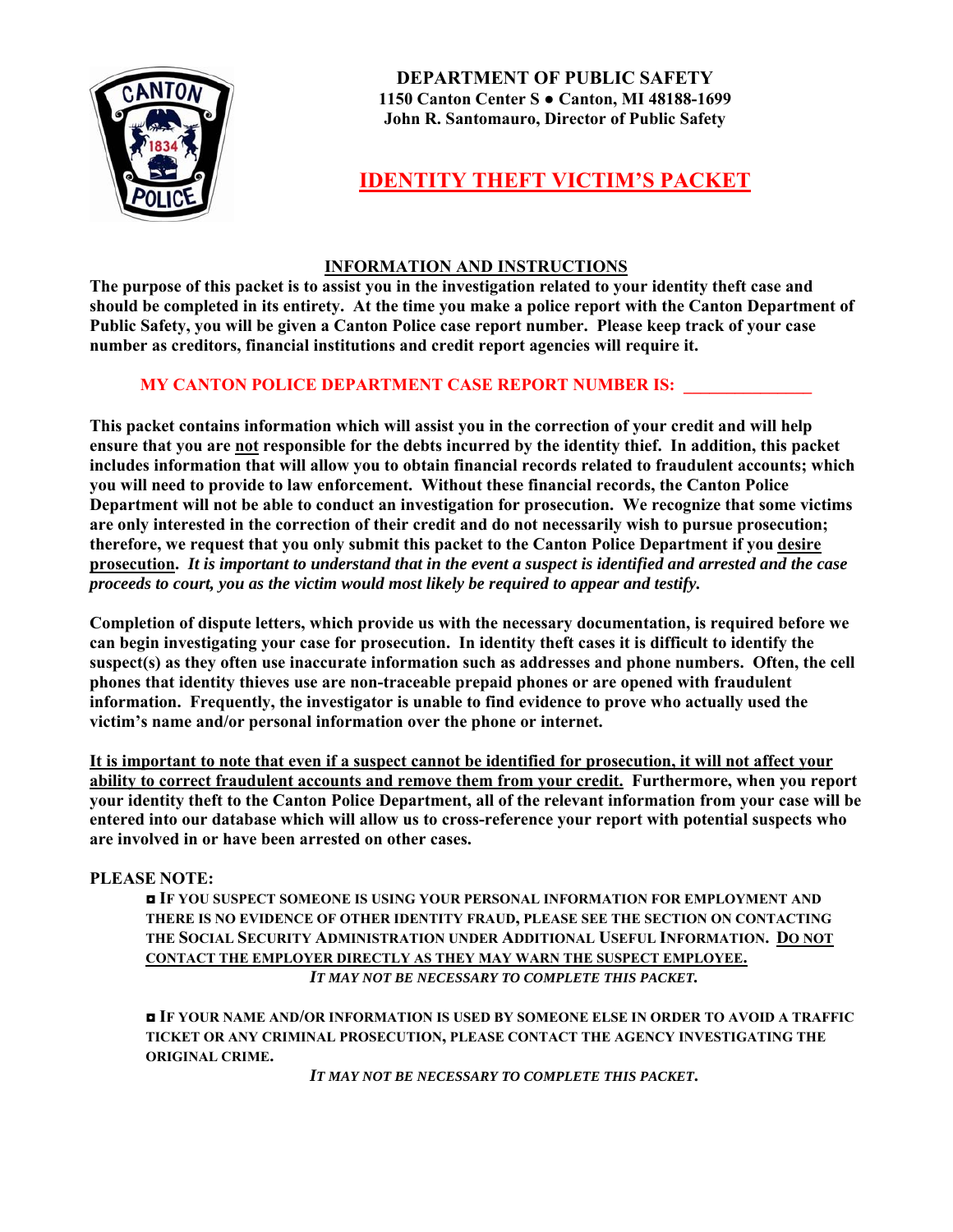### **HELPFUL HINTS:**

- **♦ REMEMBER THAT EACH CREDITOR HAS DIFFERENT POLICIES AND PROCEDURES FOR CORRECTING FRAUDULENT ACCOUNTS.**
- **♦ DO NOT PROVIDE ORIGINALS AND BE SURE TO KEEP COPIES OF EVERYTHING YOU PROVIDE TO THE CREDITORS OR COMPANIES INVOLVED IN THE IDENTITY THEFT.**

**♦ WRITE DOWN ALL DATES, TIMES, PHONE NUMBERS AND THE NAMES OF INDIVIDUALS YOU SPEAK TO REGARDING THE IDENTITY THEFT AND CORRECTION OF YOUR CREDIT.** 

## **STEP 1: CONTACT YOUR BANK AND OTHER CREDIT CARD ISSUERS**

**If the identity theft involved existing bank accounts, checking or savings accounts as well as credit or debt cards, you should do the following:** 

- **● Close the account(s) that was used fraudulently or have stop payments issued on all outstanding checks that might have been written without your knowledge.**
- **● Close all credit card accounts that were used fraudulently.**
- **● Close any account(s) accessible by debit card if it has been accessed fraudulently.**
- **● Open new account(s) protected with a secret password or personal identification number (PIN).**

**If the identity theft involved the creation of new bank accounts you should call the involved financial institution(s) and notify them of the identity theft. The involved financial institution(s) will likely require additional notification. (See Step 4)** 

## **STEP 2: CONTACT ALL THREE (3) MAJOR CREDIT REPORTING BUREAUS**

**Request the credit bureaus place a "Fraud Alert" on your file. A Fraud Alert will place a notice on your credit report indicating that you have been the victim of identity theft. Merchants and financial institutions may opt to contact you directly before any new credit is taken out in your name. Some states allow for a SECURITY FREEZE in which a PIN can be designated on your credit file. Subsequently, the PIN must be given in order for credit to be extended. You should ask the credit reporting bureaus if your state participates in the Security Freeze Program.**

**[www.scamsafe.com](http://www.scamsafe.com/) Provides useful information related to identity theft and indicates which states participate in the Security Freeze Program.** 

**[www.annualcreditreport.com](http://www.annualcreditreport.com/) Provides one free credit report, per credit bureau agency, per year with subsequent credit reports available at a nominal fee.** 

**The following is a list of the three (3) major credit reporting bureaus for victims to report fraud:** 

 **Equifax TransUnion Experian Consumer Fraud Division Fraud Victim Assistance Dept. Nat. Consumer Assist 800-525-6285 800-680-7289 888-397-3742 P.O. Box 740241 P.O. Box 6790 P.O. Box 9532 Atlanta, GA 30374 Fullerton, CA 92834 Allen, TX 75013 [www.equifax.com](http://www.equifax.com/) [www.transunion.com](http://www.transunion.com/) [www.experian.com](http://www.experian.com/)**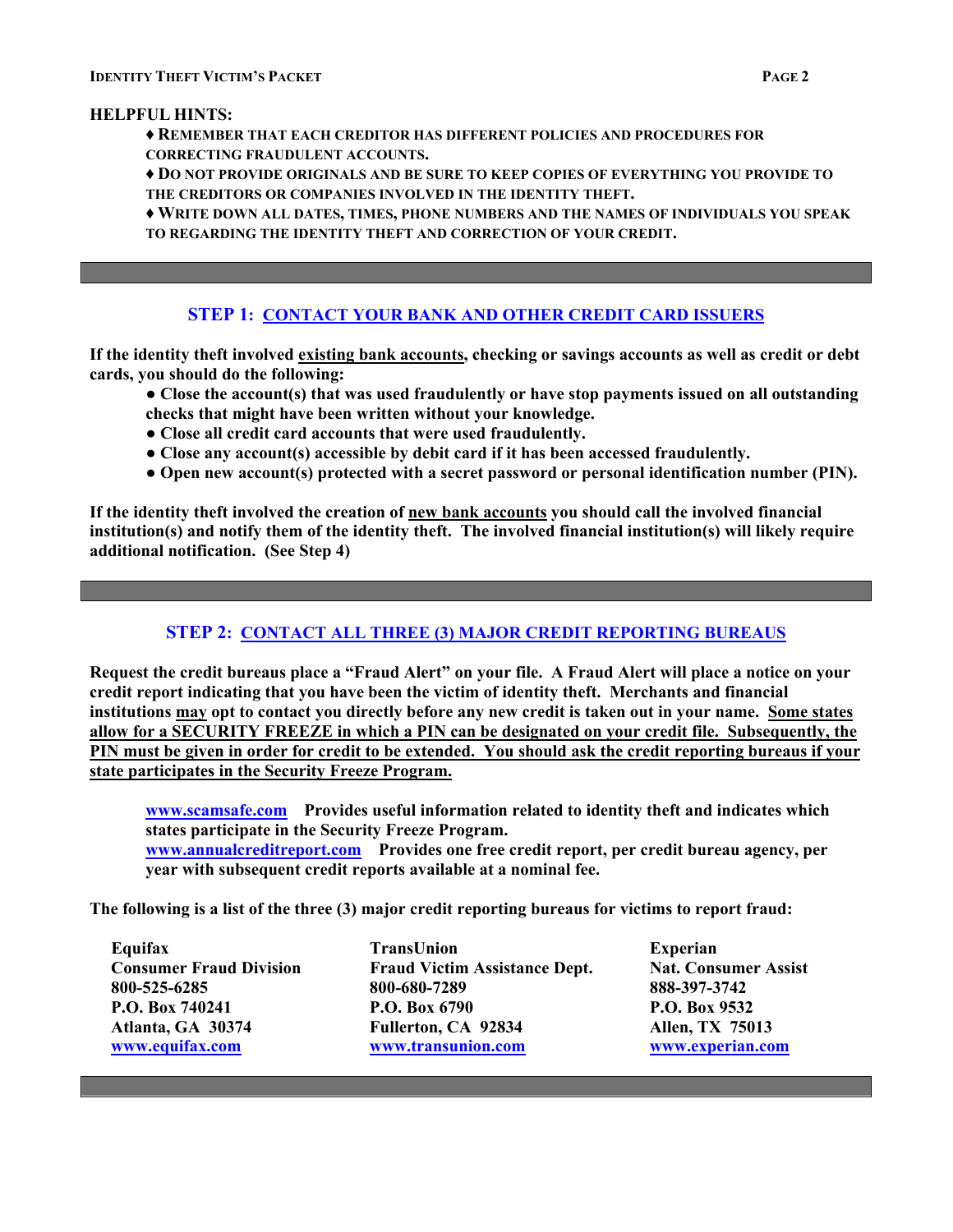## **STEP 3: FILE A REPORT WITH THE FEDERAL TRADE COMMISSION**

**You MUST go on-line to file an identity theft complaint with the Federal Trade Commission at [www.ftc.gov/bcp/edu/microsites/idtheft](http://www.ftc.gov/bcp/edu/microsites/idtheft) or by calling 1-877-IDTHEFT (438-4338).** 

### **STEP 4: CONTACT CREDITORS INVOLVED IN THE IDENTITY THEFT BY PHONE AND IN WRITING**

**This step involves contacting all the companies or institutions that provided credit or opened new accounts for the suspect or suspects. Some examples include: banks, mortgage companies, utility companies, telephone companies, cell phone companies, etc. You should provide the creditors with a completed** *Identity Theft Affidavit* **(some creditors may require that you use their own affidavit), a** *Letter of Dispute***, and a copy of the** *FACTA Law***.** 

#### **♦ FTC Identity Theft Affidavit:**

**A copy of the FTC Identity Theft Affidavit can be found at the end of this packet. The affidavit requests information regarding you as the victim, how the fraud occurred, law enforcement's actions, a documentation checklist, and a Fraudulent Account Statement. Please note: Some creditors, financial institutions, or collection agencies have their own affidavit that you may have to complete.** 

#### **♦ Letters of Dispute:**

**Sample copies of the Letter of Dispute can also be found at the end of this packet. This letter needs to be completed for every creditor involved in the identity theft. The Letter of Dispute should contain information related to the fraudulent account(s), your dispute of the account(s), and your request for the information to be corrected. In addition, the letter should reference FACTA and include a request for copies of any and all records related to the fraudulent account(s) be provided to you and also made available to the Canton Police Department.** 

#### **♦ FACTA Law:**

**A portion of the FACTA Law can also be found at the end of this packet. As previously discussed, FACTA allows for you to obtain copies of any and all records related to the fraudulent account(s). You are then permitted to provide law enforcement with copies of the records you received related to the account(s); thereby allowing us to bypass the sometimes difficult process of obtaining subpoenas for the very same information. The law also allows you to request the information be made available directly to the Canton Police Department. We have found it useful to provide a copy of the FACTA Law with the submission of the Identity Theft Affidavit and the Letter of Dispute to the individual creditors.** 

### **STEP 5: SUBMIT THE IDENTITY THEFT AFFIDAVIT AND COPIES OF ALL INFORMATION AND RECORDS OBTAINED FROM THE CREDITORS WITH REGARD TO THE FRAUDULENT ACCOUNTS TO: Canton Police Department – Detective Bureau**

# **1150 S. Canton Center Rd.**

**Canton, MI 48188**

**To avoid confusion and to ensure that all items are forwarded to the assigned detective, we request that you submit everything at once. If at all possible, do not send items separately. Be sure to reference your police case report number on all items submitted. The information can be hand delivered, mailed, or scanned and attached to an email.** *Please remember that some victims are only interested in the correction of their credit and do not necessarily wish for prosecution. Therefore, we request that you only submit this*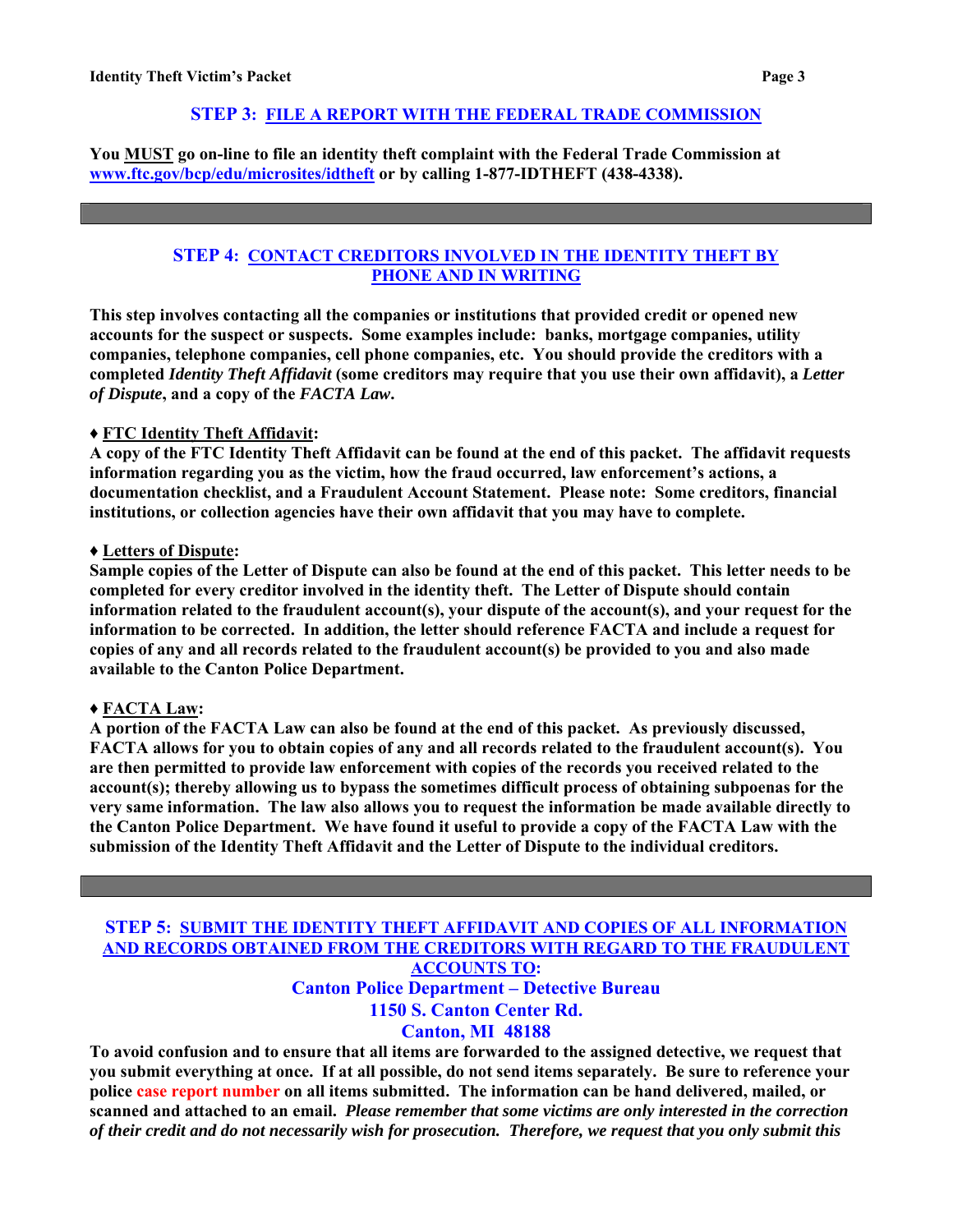*packet to the Canton Police Department if you desire prosecution and would be willing and available to appear and testify should a suspect be identified and arrested.* 

### **OTHER ENTITIES YOU MAY WANT TO REPORT YOUR IDENTITY THEFT TO:**

### **♦ POST OFFICE:**

**If you suspect that your mail has been stolen or diverted with a false change-of-address request, contact your local postal inspector. You can obtain the address and telephone number of the postal inspector for your area at [www.usps.com/ncsc/locators/find-is.html](http://www.usps.com/ncsc/locators/find-is.html) (enter your zip code).** 

#### **♦ SOCIAL SECURITY ADMINISTRATION:**

**If you suspect that someone is using your social security number to obtain employment, contact the Social Security Administration's fraud hotline at 1-800-269-0271. Order a copy of your Personal Earnings and Benefit Estimate Statement (PEBES) in order to check the accuracy of your work history on file with the Social Security Administration. You can obtain a PEBES application at your local Social Security office or at. [www.ssa.gov/online](http://www.ssa.gov/online) (Search for Form - SSA 7004).** 

#### **♦ STATE DEPARTMENT:**

**If your passport has been stolen, notify the passport office in writing. You can obtain additional information from the State Department's website at [www.travel.state.gov](http://www.travel.state.gov/) (click on Passports tab).** 

**♦ IF YOU ARE CONTACTED BY A COLLECTION AGENCY regarding a debt for which you are not responsible, immediately notify them that you did not create the debt and that you are a victim if identity theft. Follow up with the collection agency and creditor in writing and include a copy of your police report, ID Theft Affidavit, Letter of Dispute, and a copy of the FACTA Law.** 

## **ATTACHED DOCUMENTS:**

- **Federal Trade Commission Identity Theft Affidavit (4 pages)**
- **Sample Letters of Dispute (2)**
- **Fair and Accurate Credit Transactions Law (2 pages)**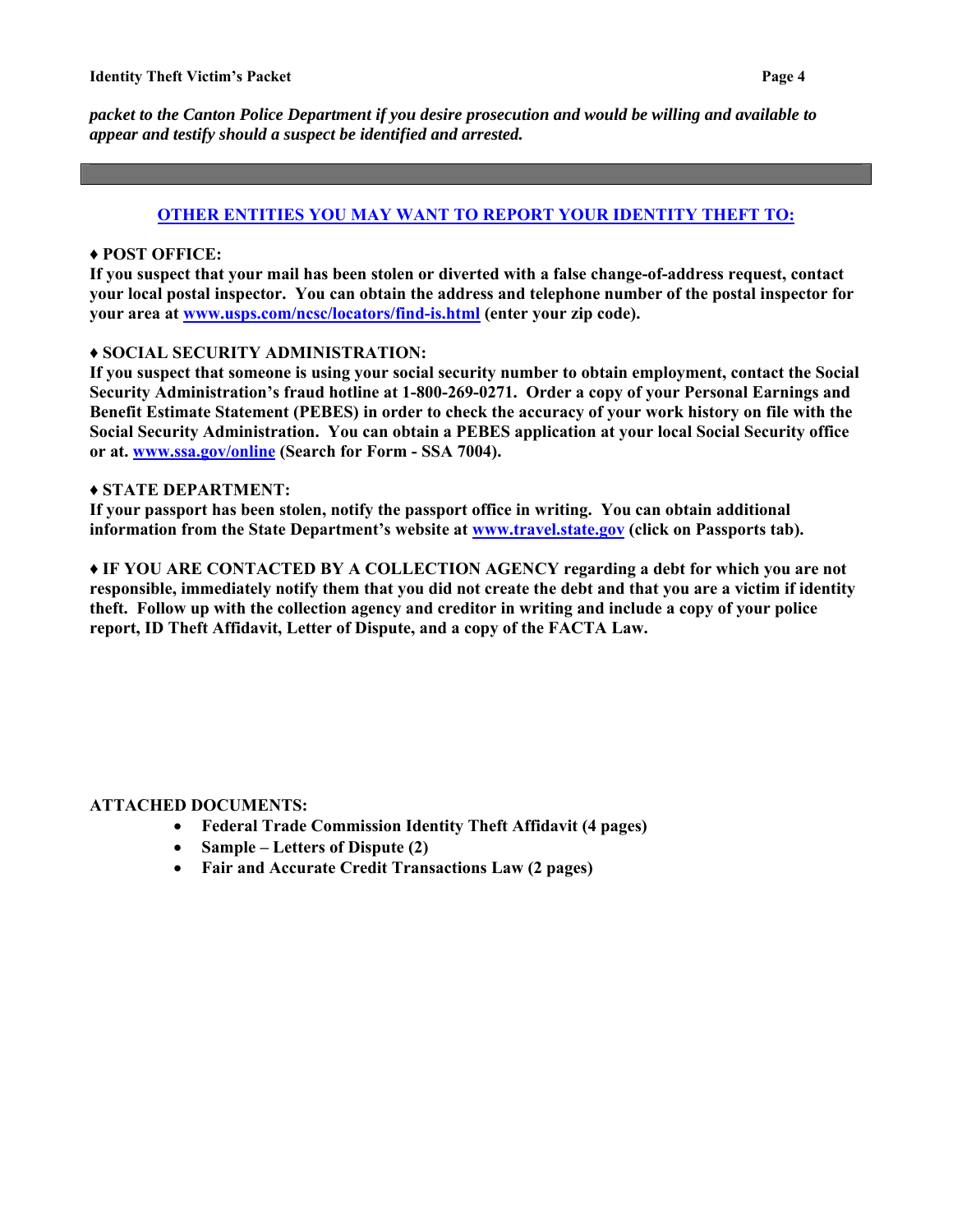# **IDENTITY THEFT AFFIDAVIT**

# **VICTIM INFORMATION**

|            |                                                                                                                | (First)                                                        | (Middle)                                                                                                                                                                                                                            | (Last) | (Jr., Sr., III)                                                                                       |  |  |  |
|------------|----------------------------------------------------------------------------------------------------------------|----------------------------------------------------------------|-------------------------------------------------------------------------------------------------------------------------------------------------------------------------------------------------------------------------------------|--------|-------------------------------------------------------------------------------------------------------|--|--|--|
|            |                                                                                                                |                                                                | 2. (If different from above) When the events described in this affidavit took place, I was known as                                                                                                                                 |        |                                                                                                       |  |  |  |
|            |                                                                                                                | (First)                                                        | (Middle)                                                                                                                                                                                                                            | (Last) | (Jr., Sr., III)                                                                                       |  |  |  |
|            | 3. My date of birth is                                                                                         |                                                                | (Day/Month/Year)                                                                                                                                                                                                                    |        |                                                                                                       |  |  |  |
|            |                                                                                                                |                                                                | 4. My Social Security number is <b>Example 2018</b> 2014 12:00 12:00 12:00 12:00 12:00 12:00 12:00 12:00 12:00 12:00 12:00 12:00 12:00 12:00 12:00 12:00 12:00 12:00 12:00 12:00 12:00 12:00 12:00 12:00 12:00 12:00 12:00 12:00 12 |        |                                                                                                       |  |  |  |
|            |                                                                                                                |                                                                |                                                                                                                                                                                                                                     |        |                                                                                                       |  |  |  |
|            |                                                                                                                |                                                                |                                                                                                                                                                                                                                     |        |                                                                                                       |  |  |  |
|            |                                                                                                                |                                                                |                                                                                                                                                                                                                                     |        |                                                                                                       |  |  |  |
|            |                                                                                                                | 7. I have lived at this address since $\frac{1}{(Month/Year)}$ |                                                                                                                                                                                                                                     |        |                                                                                                       |  |  |  |
|            |                                                                                                                |                                                                | 8. (If different from above) When the events described in this affidavit took place, my address was                                                                                                                                 |        |                                                                                                       |  |  |  |
|            |                                                                                                                |                                                                |                                                                                                                                                                                                                                     |        |                                                                                                       |  |  |  |
|            |                                                                                                                |                                                                |                                                                                                                                                                                                                                     |        |                                                                                                       |  |  |  |
|            |                                                                                                                |                                                                |                                                                                                                                                                                                                                     |        |                                                                                                       |  |  |  |
|            |                                                                                                                |                                                                |                                                                                                                                                                                                                                     |        |                                                                                                       |  |  |  |
|            |                                                                                                                |                                                                | <b>HOW THE FRAUD OCCURRED</b>                                                                                                                                                                                                       |        |                                                                                                       |  |  |  |
|            | Check all that apply for items 11-17                                                                           |                                                                |                                                                                                                                                                                                                                     |        |                                                                                                       |  |  |  |
| $11. \Box$ |                                                                                                                | loans, goods or services described in this report.             |                                                                                                                                                                                                                                     |        | I did not authorize anyone to use my name or personal information to seek the money, credit,          |  |  |  |
| $12. \Box$ | I did not receive any benefit, money, goods or services as a result of the events described in this<br>report. |                                                                |                                                                                                                                                                                                                                     |        |                                                                                                       |  |  |  |
| $13. \Box$ |                                                                                                                | card, etc.) were $\Box$ stolen $\Box$ lost on or about         |                                                                                                                                                                                                                                     |        | My identification documents (i.e., credit cards, birth certificate, driver's license, Social Security |  |  |  |

 **(Day/Month/Year)**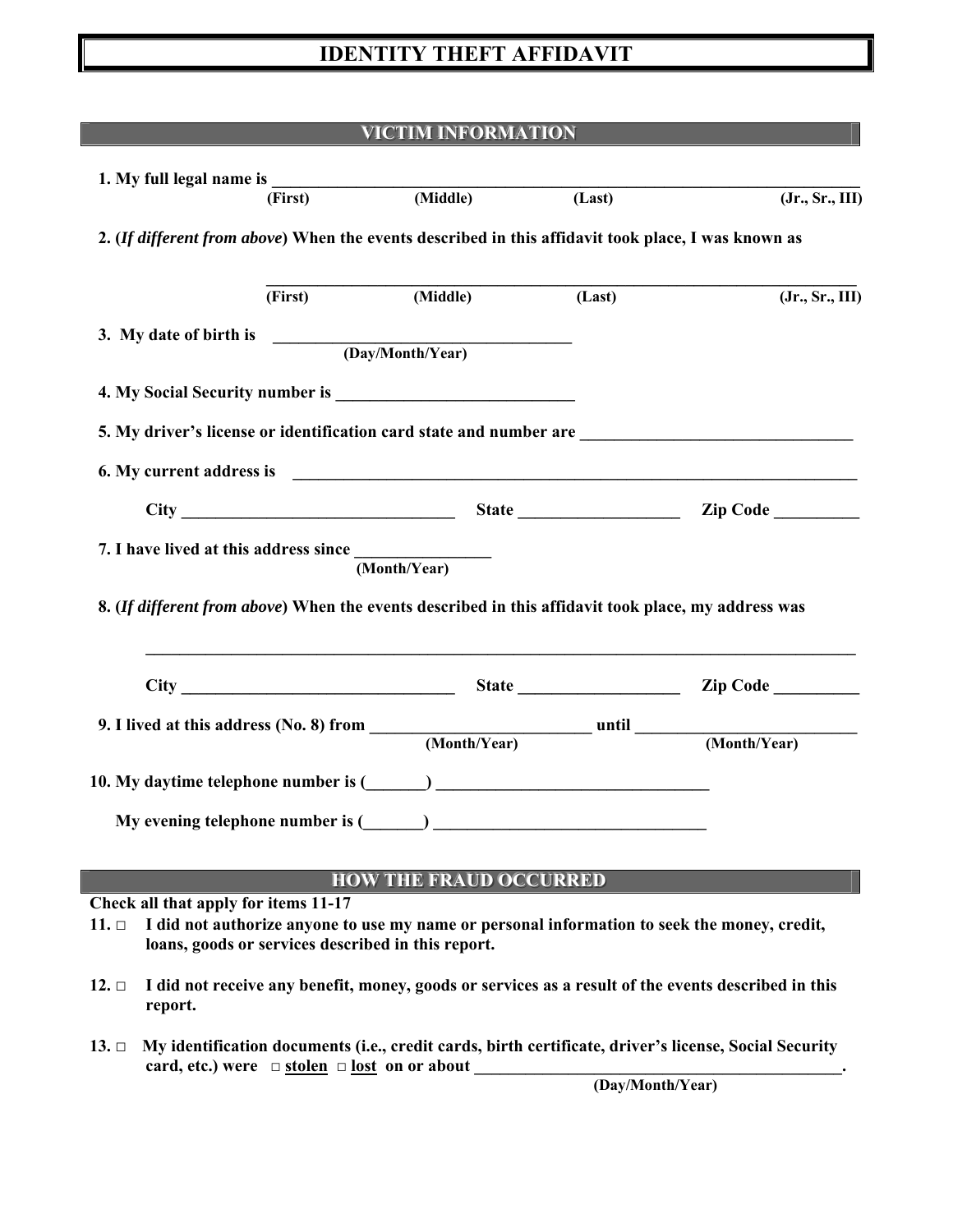**14.**  $\Box$  **To the best of my knowledge and belief, the following person(s) used my information (i.e., my name, address, date of birth, existing account numbers, Social Security number, mother's maiden name, etc.) or identification documents to obtain money, credit, loans, or goods and/or services without my knowledge or authorization:** 

**\_\_\_\_\_\_\_\_\_\_\_\_\_\_\_\_\_\_\_\_\_\_\_\_\_\_\_\_\_\_\_\_\_ \_\_\_\_\_\_\_\_\_\_\_\_\_\_\_\_\_\_\_\_\_\_\_\_\_\_\_\_\_\_\_\_\_\_\_\_\_ Name (if known) Name (if known)**  $\mathcal{L} = \{ \mathcal{L} \mathcal{L} \mathcal{L} \mathcal{L} \mathcal{L} \mathcal{L} \mathcal{L} \mathcal{L} \mathcal{L} \mathcal{L} \mathcal{L} \mathcal{L} \mathcal{L} \mathcal{L} \mathcal{L} \mathcal{L} \mathcal{L} \mathcal{L} \mathcal{L} \mathcal{L} \mathcal{L} \mathcal{L} \mathcal{L} \mathcal{L} \mathcal{L} \mathcal{L} \mathcal{L} \mathcal{L} \mathcal{L} \mathcal{L} \mathcal{L} \mathcal{L} \mathcal{L} \mathcal{L} \mathcal{L} \$ **Address (if known) Address (if known)**   $\mathcal{L} = \{ \mathcal{L} \mathcal{L} \mathcal{L} \mathcal{L} \mathcal{L} \mathcal{L} \mathcal{L} \mathcal{L} \mathcal{L} \mathcal{L} \mathcal{L} \mathcal{L} \mathcal{L} \mathcal{L} \mathcal{L} \mathcal{L} \mathcal{L} \mathcal{L} \mathcal{L} \mathcal{L} \mathcal{L} \mathcal{L} \mathcal{L} \mathcal{L} \mathcal{L} \mathcal{L} \mathcal{L} \mathcal{L} \mathcal{L} \mathcal{L} \mathcal{L} \mathcal{L} \mathcal{L} \mathcal{L} \mathcal{L} \$ 

**Phone number(s) (if known) Phone number(s) (if known)** 

 $\mathcal{L} = \{ \mathcal{L} \mathcal{L} \mathcal{L} \mathcal{L} \mathcal{L} \mathcal{L} \mathcal{L} \mathcal{L} \mathcal{L} \mathcal{L} \mathcal{L} \mathcal{L} \mathcal{L} \mathcal{L} \mathcal{L} \mathcal{L} \mathcal{L} \mathcal{L} \mathcal{L} \mathcal{L} \mathcal{L} \mathcal{L} \mathcal{L} \mathcal{L} \mathcal{L} \mathcal{L} \mathcal{L} \mathcal{L} \mathcal{L} \mathcal{L} \mathcal{L} \mathcal{L} \mathcal{L} \mathcal{L} \mathcal{L} \$ **Any additional information (if known) Any additional information (if known)**

- **15. □ I do NOT know who used my information or identification documents to obtain money, credit, loans, or goods and/or services without my knowledge or authorization.**
- **16. □ Additional comments (i.e., description of the fraud, which documents or information were used, how the identity thief gained access to your information, etc.):**

**(Attach additional pages as necessary)**

## **VICTIM'S LAW ENFORCEMENT ACTIONS**

- **17. (Check one) I □ am □ am not willing to assist in the prosecution of the person(s) who committed this fraud.**
- **18. (Check one) I □ am □ am not authorizing the release of this information to law enforcement for the purpose of assisting them in the investigation and prosecution of the person(s) who committed this fraud.**
- **19. (Check all that apply) I □ have □ have not reported the events described in this affidavit to the police or other law enforcement agencies. The police □ did □ did not write a report.**

 **\_\_\_\_\_\_\_\_\_\_\_\_\_\_\_\_\_\_\_\_\_\_\_\_\_\_\_\_\_\_\_\_\_\_ \_\_\_\_\_\_\_\_\_\_\_\_\_\_\_\_\_\_\_\_\_\_\_\_\_\_\_\_\_\_\_\_\_\_\_\_\_** 

 $\mathcal{L}_\text{max} = \frac{1}{2} \sum_{i=1}^{n} \frac{1}{2} \sum_{i=1}^{n} \frac{1}{2} \sum_{i=1}^{n} \frac{1}{2} \sum_{i=1}^{n} \frac{1}{2} \sum_{i=1}^{n} \frac{1}{2} \sum_{i=1}^{n} \frac{1}{2} \sum_{i=1}^{n} \frac{1}{2} \sum_{i=1}^{n} \frac{1}{2} \sum_{i=1}^{n} \frac{1}{2} \sum_{i=1}^{n} \frac{1}{2} \sum_{i=1}^{n} \frac{1}{2} \sum_{i=1}^{n} \frac{1$ 

**In the event you have contacted the police or other law enforcement agencies, please complete the following:** 

 **Agency 1 Officer/Agency personnel taking report** 

**Date of Report**  Report number, if any

**Phone number** Email address, if any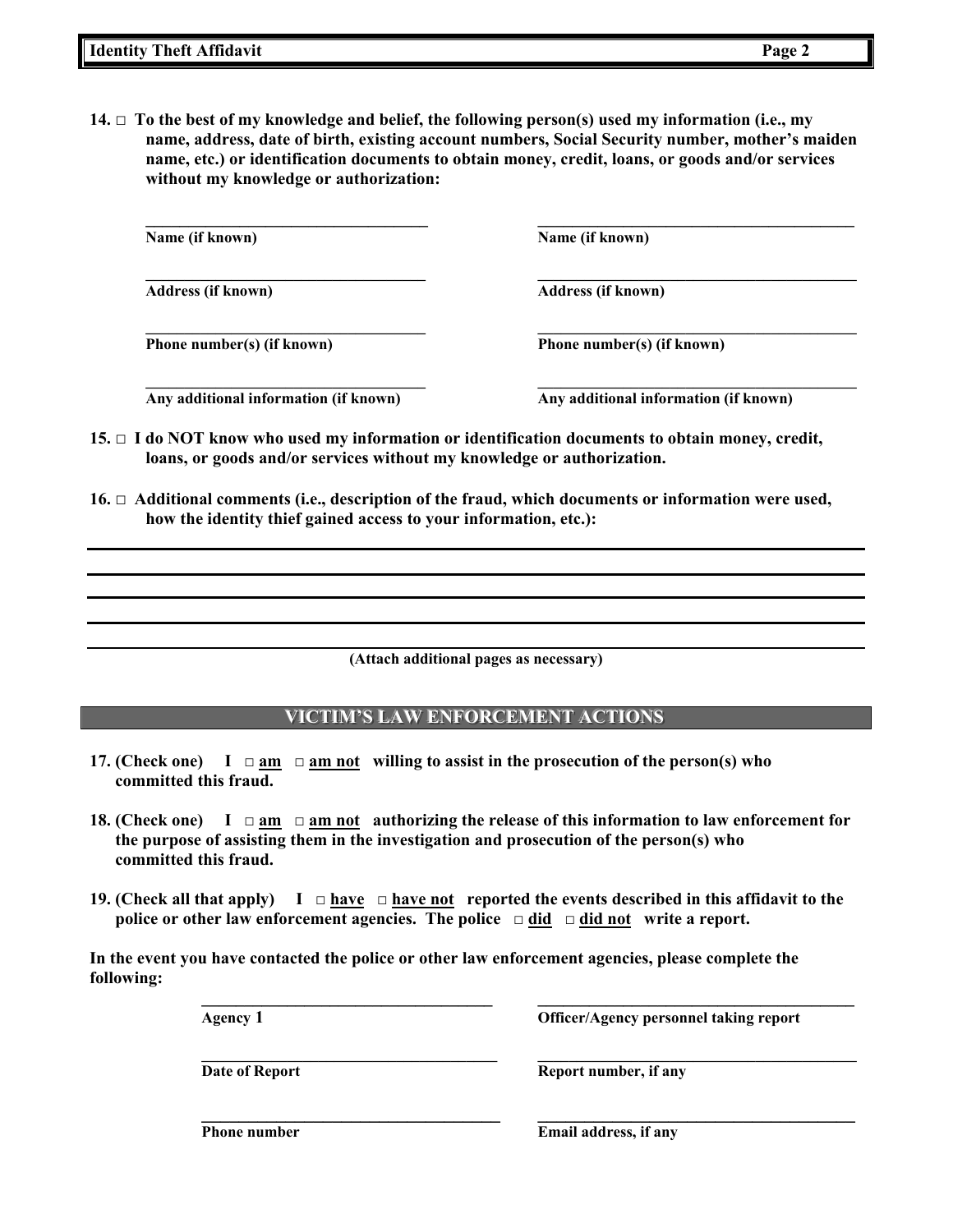**Date** Telephone number

| <b>Identity Theft Affidavit</b> | Page 3 |
|---------------------------------|--------|
|                                 |        |

 $\mathcal{L}_\text{max} = \frac{1}{2} \sum_{i=1}^{n} \frac{1}{2} \sum_{i=1}^{n} \frac{1}{2} \sum_{i=1}^{n} \frac{1}{2} \sum_{i=1}^{n} \frac{1}{2} \sum_{i=1}^{n} \frac{1}{2} \sum_{i=1}^{n} \frac{1}{2} \sum_{i=1}^{n} \frac{1}{2} \sum_{i=1}^{n} \frac{1}{2} \sum_{i=1}^{n} \frac{1}{2} \sum_{i=1}^{n} \frac{1}{2} \sum_{i=1}^{n} \frac{1}{2} \sum_{i=1}^{n} \frac{1$ **Agency 2 Officer/Agency personnel taking report** 

**Date of Report Contract Contract Report number, if any** 

 $\mathcal{L}_\text{max} = \frac{1}{2} \sum_{i=1}^{n} \frac{1}{2} \sum_{i=1}^{n} \frac{1}{2} \sum_{i=1}^{n} \frac{1}{2} \sum_{i=1}^{n} \frac{1}{2} \sum_{i=1}^{n} \frac{1}{2} \sum_{i=1}^{n} \frac{1}{2} \sum_{i=1}^{n} \frac{1}{2} \sum_{i=1}^{n} \frac{1}{2} \sum_{i=1}^{n} \frac{1}{2} \sum_{i=1}^{n} \frac{1}{2} \sum_{i=1}^{n} \frac{1}{2} \sum_{i=1}^{n} \frac{1$ **Phone number** Email address, if any

# **DOCUMENTATION CHECKLIST**

 $\mathcal{L}_\text{max} = \frac{1}{2} \sum_{i=1}^n \frac{1}{(i-1)(i-1)(i-1)} \sum_{i=1}^n \frac{1}{(i-1)(i-1)(i-1)} \sum_{i=1}^n \frac{1}{(i-1)(i-1)(i-1)} \sum_{i=1}^n \frac{1}{(i-1)(i-1)(i-1)} \sum_{i=1}^n \frac{1}{(i-1)(i-1)(i-1)} \sum_{i=1}^n \frac{1}{(i-1)(i-1)(i-1)} \sum_{i=1}^n \frac{1}{(i-1)(i-1)(i-1)} \sum_{i=1}^n \frac{$ 

**Please indicate the supporting documentation(s) you are able to provide to the companies you plan to notify. Attach copies (NOT ORIGINALS) to the affidavit before sending it to the companies.** 

- **20. □ A copy of a valid government issued photo identification card, (i.e., driver's license, state issued ID Card, passport, etc.). If you are under 16 and do not have a photo ID, you may submit a copy of your birth certificate or a copy of your official school record showing your enrollment and place of residence.**
- **21. □ Proof of residency during the time the disputed bill occurred, the loan was made or any other event took place, (i.e., a rental/lease agreement in your name, a copy of a utility bill or a copy of an insurance bill).**
- **22. □ A copy of the report you filed with the police department. If you are unable to obtain a report or a report number from the police, please indicate in Item 19. Some companies only need the report number, not a copy of the report; you may want to check with each company.**

## **DOCUMENTATION CHECKLIST**

**I certify that to the best of my knowledge and belief, all of the information on and attached to this affidavit is true, correct, complete, and made in good faith. I also understand that this affidavit or the information it contains may be made available to federal, state and/or local law enforcement agencies for such action within their jurisdiction as they deem appropriate. I understand that knowingly making any false or fraudulent statement or representation to the government may constitute a violation of 18 U.S.C. 1001 or other federal, state or local criminal statutes and may result in the imposition of a fine, or imprisonment, or both.** 

**Signature** Date signed **Date signed** 

**\_\_\_\_\_\_\_\_\_\_\_\_\_\_\_\_\_\_\_\_\_\_\_\_\_\_\_\_\_\_\_\_\_\_\_\_\_\_\_\_\_\_\_\_\_\_\_\_\_\_\_\_\_\_\_\_ Notary** 

**(Check with each company. Creditors may require notarization. If they do not, please have one witness, non-relative, sign below verifying that you completed and signed this affidavit.** 

**\_\_\_\_\_\_\_\_\_\_\_\_\_\_\_\_\_\_\_\_\_\_\_\_\_\_\_\_\_\_\_\_\_\_\_\_\_\_\_\_ \_\_\_\_\_\_\_\_\_\_\_\_\_\_\_\_\_\_\_\_\_\_\_\_\_\_\_\_\_\_\_\_\_\_\_\_\_** 

**Witness:** 

**Signature** Printed name

**\_\_\_\_\_\_\_\_\_\_\_\_\_\_\_\_\_\_\_\_\_\_\_\_\_\_\_\_\_\_\_\_\_\_\_\_\_\_\_\_\_\_\_\_\_\_\_\_\_\_\_\_\_\_\_ \_\_\_\_\_\_\_\_\_\_\_\_\_\_\_\_\_\_**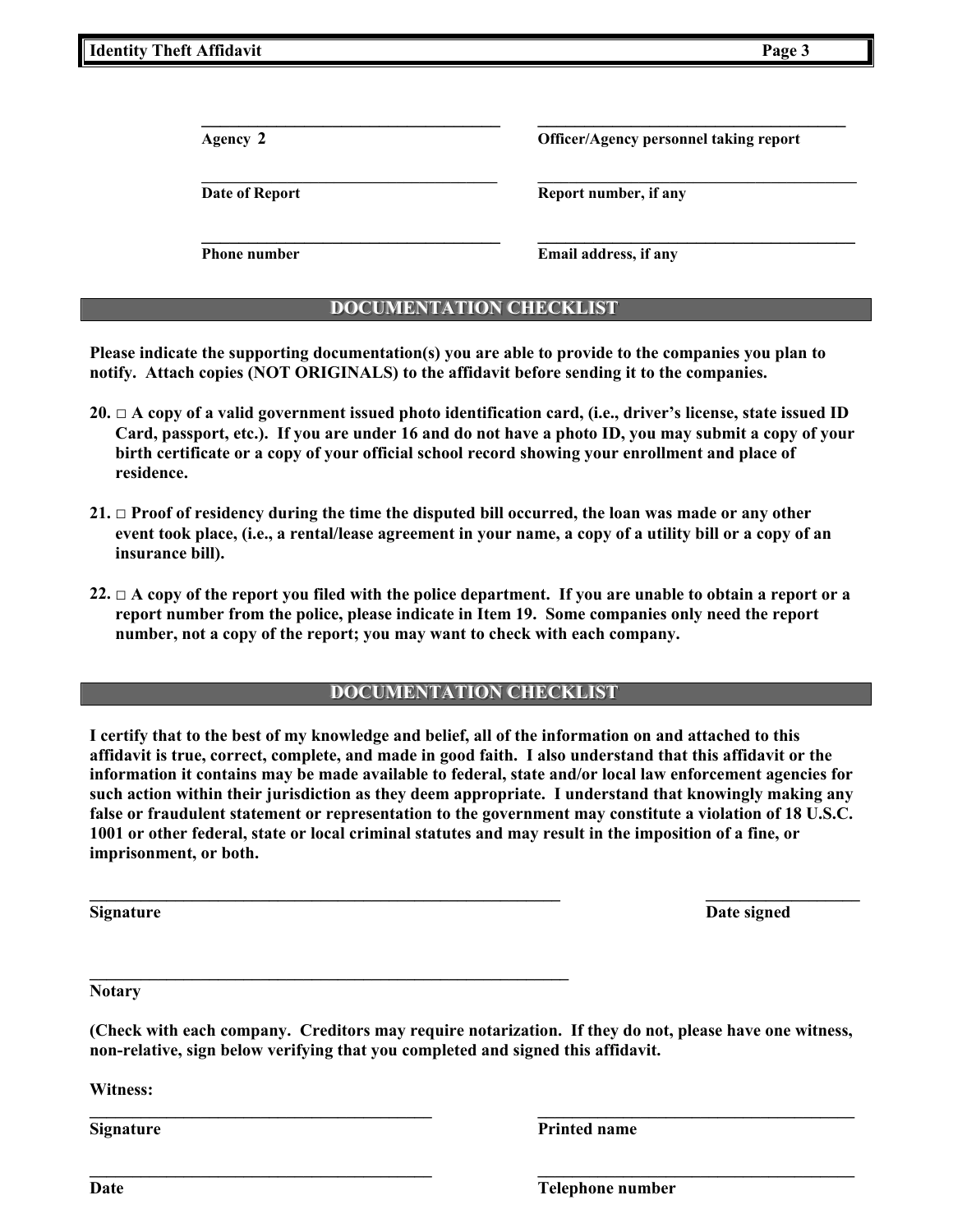# **FRAUDULENT ACCOUNT STATEMENT**

● Make as many copies of this page as you need. **Complete a separate page for each company you are notifying and only send it to that company.** Include a copy of your signed affidavit.

● List only the account(s) you are disputing with the company receiving this form. **See example below**.

● If a collection agency sent you a statement, letter or notice regarding the fraudulent account, attach a copy of that document (**NOT) the original.**

### **I declare (check what applies):**

 $\Box$  as a result of the event(s) described in the ID Theft Affidavit, the following account(s) was/were opened at your company in my name without my knowledge, permission or authorization using my personal information or identifying documents:

| <b>Creditor Name/Address</b>                                                        | <b>Account</b><br><b>Number</b> | <b>Type of authorized</b><br>credit/goods/services<br>provided by creditor<br>(if known) | Date issued<br>or opened<br>(if known) | <b>Amount/Value</b><br>provided<br>(amount charged)<br>or the cost of the<br>goods/service) |
|-------------------------------------------------------------------------------------|---------------------------------|------------------------------------------------------------------------------------------|----------------------------------------|---------------------------------------------------------------------------------------------|
| <b>Example:</b><br>National Bank of State<br>22 Main Street<br>Columbus, Ohio 22722 | 01234567-89                     | Auto Loan                                                                                | 01/05/2007                             | \$25,500.00                                                                                 |

 $\Box$  on my open active account(s) someone, without my knowledge or permission, made changes to my account.

Billing Name: \_\_\_\_\_\_\_\_\_\_\_\_\_\_\_\_\_\_\_\_\_\_\_\_\_\_\_\_\_\_\_\_\_\_\_\_\_\_\_\_\_\_\_\_\_\_\_\_\_\_\_\_\_\_\_\_\_\_\_\_\_\_\_\_

Billing Address:

Account Number: \_\_\_\_\_\_\_\_\_\_\_\_\_\_\_\_\_\_\_\_\_\_\_\_\_\_\_\_\_\_\_\_\_\_\_\_\_\_\_\_\_\_\_\_\_\_\_\_\_\_\_\_\_\_\_\_\_\_\_\_\_

#######################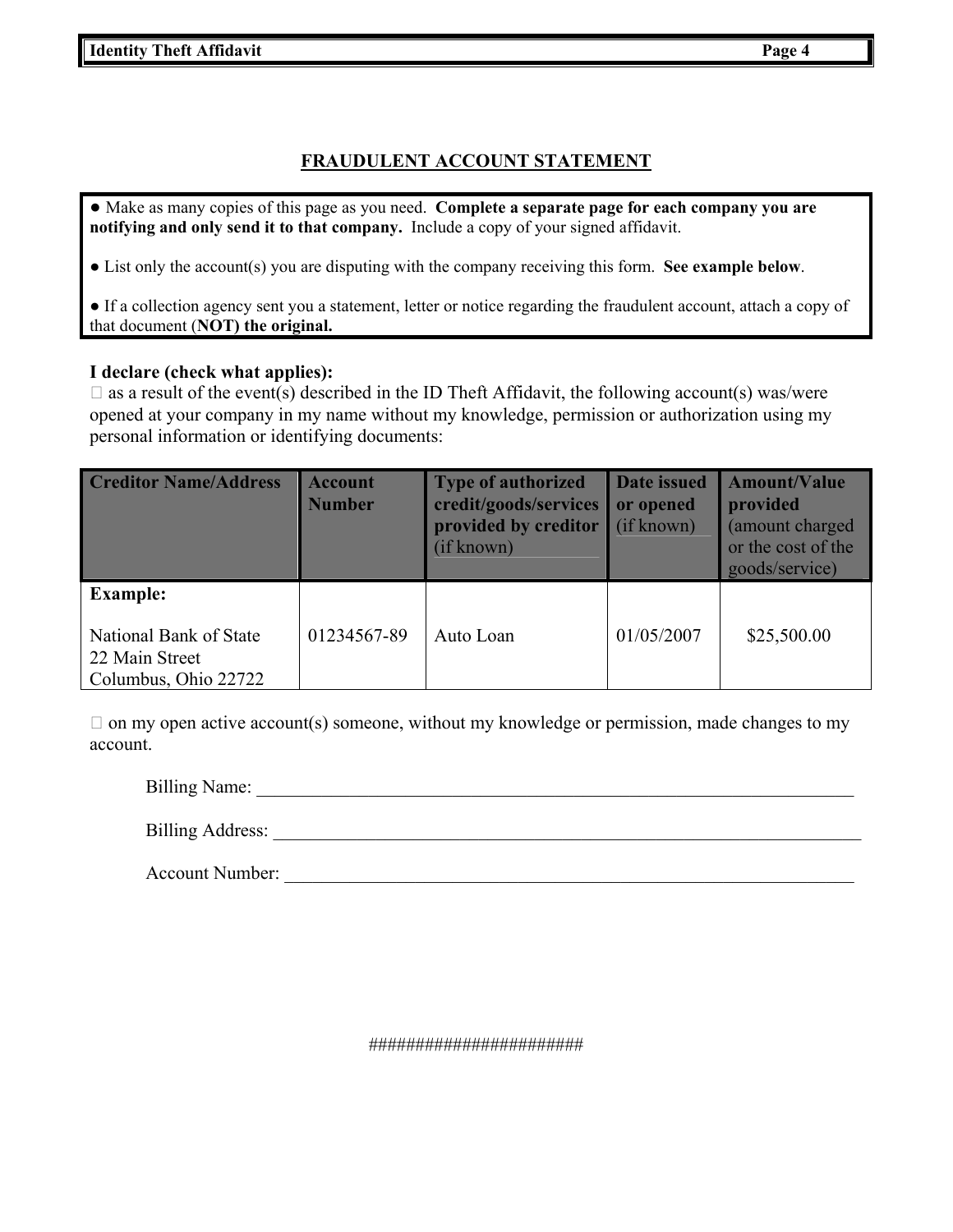# **SAMPLE DISPUTE LETTER**

**Date Date** 

**Name of Company Address City, State, Zip Code** 

**Re: Your name Your Address, City, State, Zip Code Complaint Department** 

**Dear Sir or Madam:** 

**I am writing to dispute the following information in my file. I have circled the items in dispute on the attached copy of the report I received.** 

**This item(s)** *(identify items disputed by name of source: creditors or tax court. Also identify type of item: credit account, judgment, etc.)* **is inaccurate or incomplete because** *(describe what is inaccurate or incomplete and why).* **I am requesting that the item be removed** *(or request another specific change)* **to correct the information.** 

**Enclosed are copies of** *(use this sentence if applicable and describe any enclosed documentation, such as a police report, ID Theft Affidavit, payment records or court documents)* **supporting my position. Please reinvestigate this or these matter(s) and delete or correct the disputed item(s) as soon as possible.** 

**Pursuant to FACTA, as a victim of identity theft I am also requesting that you provide me with copies of any and all applications and business transaction records related to the fraudulent account(s). The copies of the records can be mailed to me at the address listed above. In addition, please make these records available to the Canton Police Department, Canton, Michigan 48188, upon their request.** 

 **Sincerely,** 

 **Your name**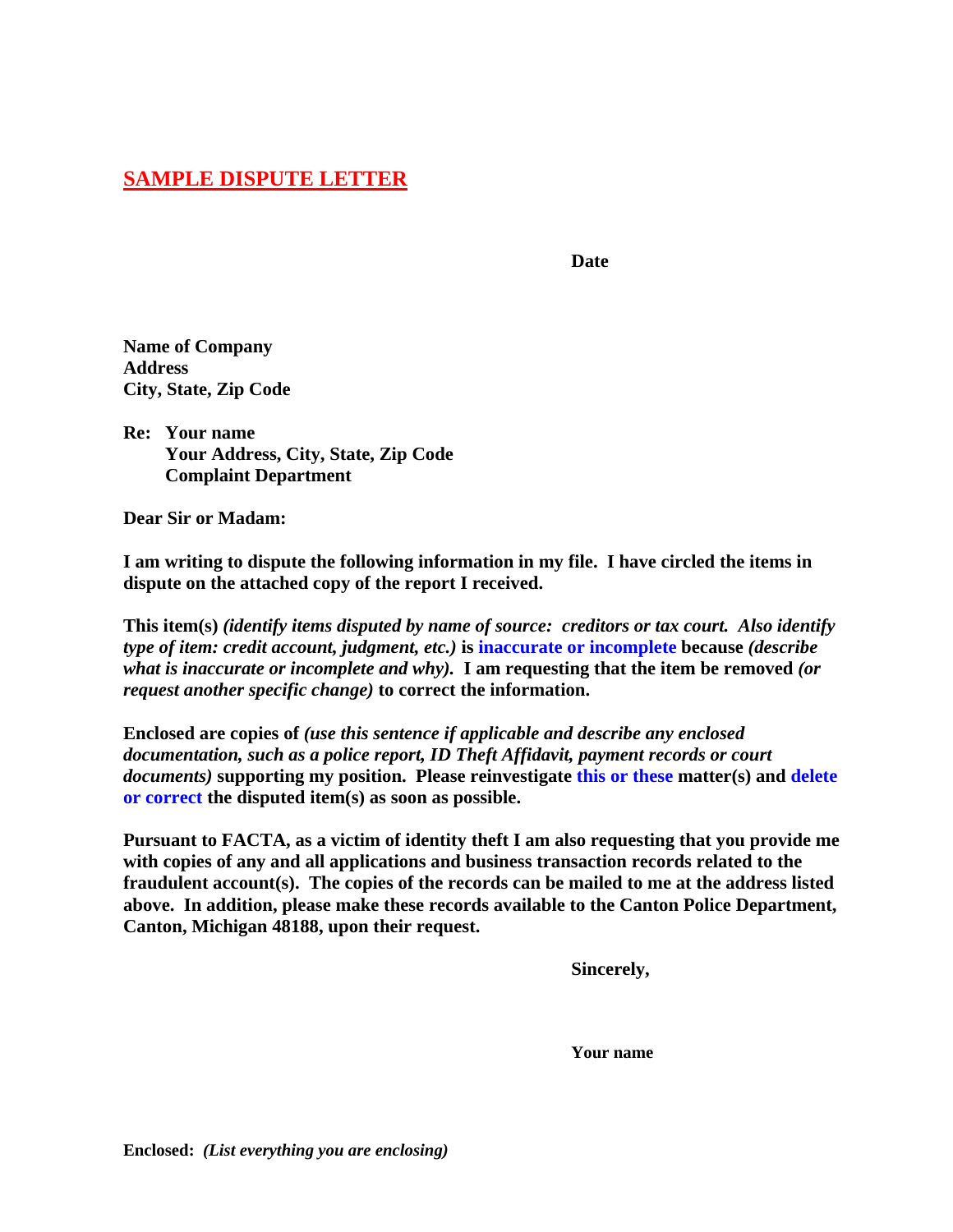# **SAMPLE DISPUTE LETTER FOR EXISTING ACCOUNTS**

**Date Date** 

**Name of Company Address City, State, Zip Code** 

**Re: Your name Your Address, City, State, Zip Code Complaint Department** 

**Dear Sir or Madam:** 

**I am writing to dispute a fraudulent charge or debit on my account in the amount of \$\_\_\_\_\_\_. I am a victim of identity theft and I did not generate this charge or debit. I am requesting that the charge is removed or debit be reinstated and that any finance or other charges related to the fraudulent amount be credited. I also request that I receive an accurate statement.** 

**Enclosed are copies of** *(use this sentence to describe any enclosed information: police report, Identity Theft Affidavit, etc.)* **supporting my position. Please investigate this matter and correct the fraudulent charge or debit as soon as possible.** 

**Pursuant to FACTA, as a victim of identity theft I am also requesting that you provide me with copies of any and all applications and business transaction records related to the fraudulent account(s). The copies of the records can be mailed to me at the address listed above. In addition, please make these records available to the Canton Police Department, Canton, Michigan 48188, upon their request.** 

 **Sincerely,** 

 **Your name** 

**Enclosed:** *(List everything you are enclosing)*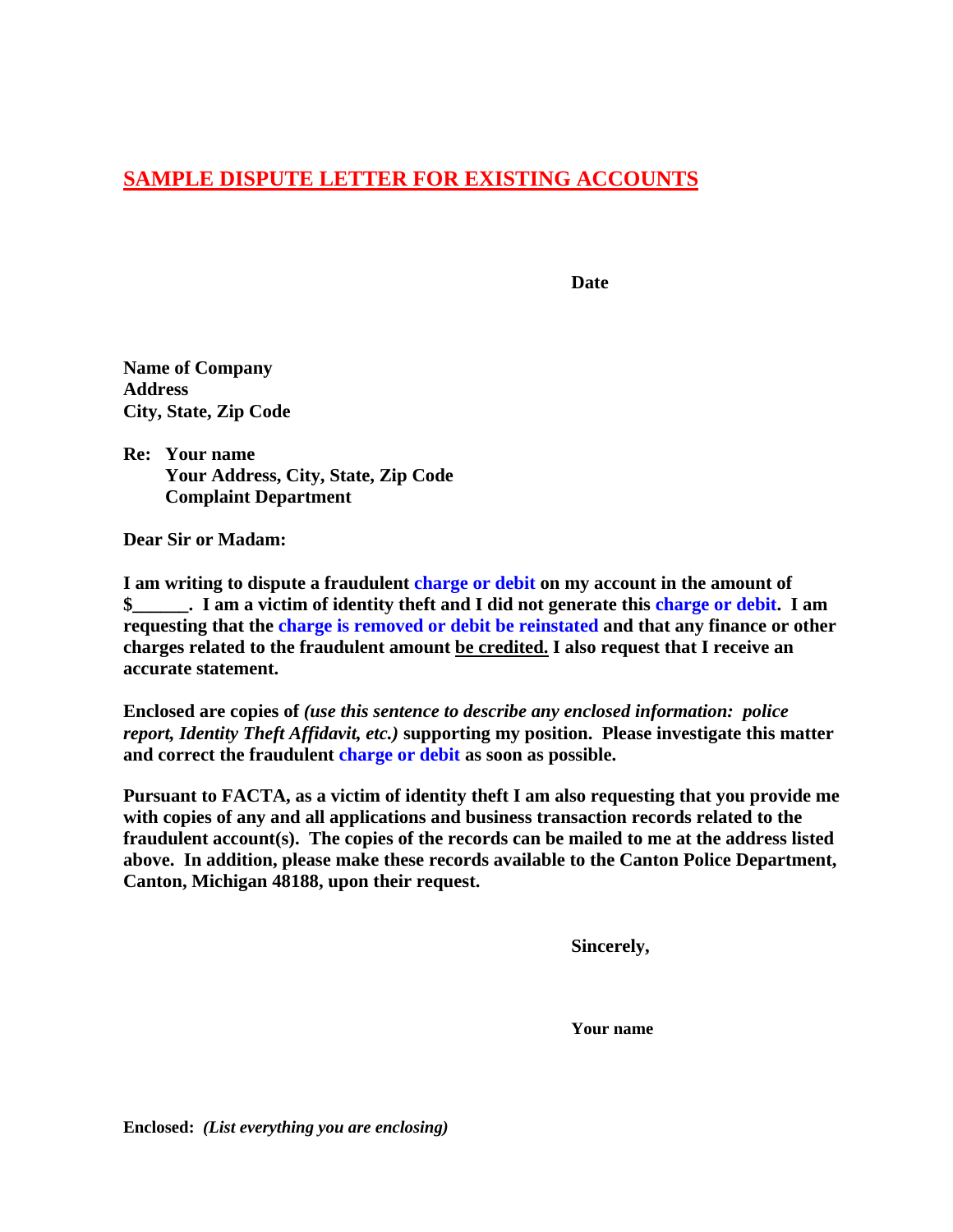# **Fair and Accurate Credit Transactions Act of 2003 Public Law 108-159 December 4, 2003**

# **SEC. 151. SUMMARY OF RIGHTS OF IDENTITY THEFT VICTIMS**

# (a) IN GENERAL

(1) SUMMARY – Section 609 of the Fair Credit Reporting Act (15 U.S.C. 1681g) is amended by adding at the end the following:

# (d) SUMMARY OF RIGHTS OF IDENTITY THEFT VICTIMS

(1) IN GENERAL – The Commission, in consultation with the Federal banking agencies and the National Credit Union Administration, shall prepare a model summary of the rights of consumers under this title with respect to the procedures for remedying the effects of fraud or identity theft involving credit, an electronic fund transfer, or an account or transaction at or with a financial institution or other creditor. (2) SUMMARY OF RIGHTS AND CONTACT INFORMATION

Beginning 60 days after the date on which the model summary of rights is prescribed in final form by the Commission pursuant to paragraph (1), if any consumer contacts a consumer reporting agency and expresses a belief that the consumer is a victim of fraud or identity theft involving credit, an electronic fund transfer, or an account or transaction at or with a financial institution or other creditor, the consumer reporting agency shall, in addition to any other action that the agency may take, provide the consumer with a summary of rights that contains all of the information required by the Commission under paragraph (1), and information on how to contact the commission to obtain more detailed information.

## (e) INFORMATION AVAILABLE TO VICTIMS

(1) IN GENERAL – For the purpose of documenting fraudulent transactions resulting from identity theft, not later than 30 days after the date of receipt of a request from a victim in accordance with paragraph (3), and subject to verification of the identity of the victim and the claim of identity theft in accordance with paragraph (2), a business entity that has provided credit to, provided for consideration products, goods, or services to, accepted payment from, or otherwise entered into a commercial transaction for consideration with, a person who has allegedly made unauthorized use of the means of identification of the victim, shall provide a copy of application and business transaction records in the control of the business entity, whether maintained by the business entity or by another person on behalf of the business entity, evidencing any transaction alleged to be a result of identity theft to:

(A) the victim;

(B) any Federal, State, or local government law enforcement agency or officer specified by the victim in such a request; or

(C) any law enforcement agency investigating the identity theft and authorized by the victim to take receipt of records provided under this subsection.

(2) VERIFICATION OF IDENTITY AND CLAIM – Before a business entity provides any information under paragraph (1), unless the business entity, at its discretion, otherwise has a high degree of confidence that it knows the identity of the victim making a request under paragraph (1), the victim shall provide to the business entity:

(A) as proof of positive identification of the victim, at the election of the business entity:

(i) the presentation of a government issued identification card;

(ii) personally identifying information of the same type as was provided to the business entity by the unauthorized person; or

(iii) personally identifying information that the business entity typically requests from new applicants or for new transactions, at the time of the victim's request for information, including any documentation described in clauses (i) and (ii); and

(B) as proof of a claim of identity theft, at the election of the business entity:

(i) a copy of a police report evidencing the claim of the victim of identity theft; (ii) and a properly completed:

(I) copy of a standardized affidavit of identity theft developed and made available by the Commission; or

(II) an affidavit of fact that is acceptable to the business entity for that purpose.